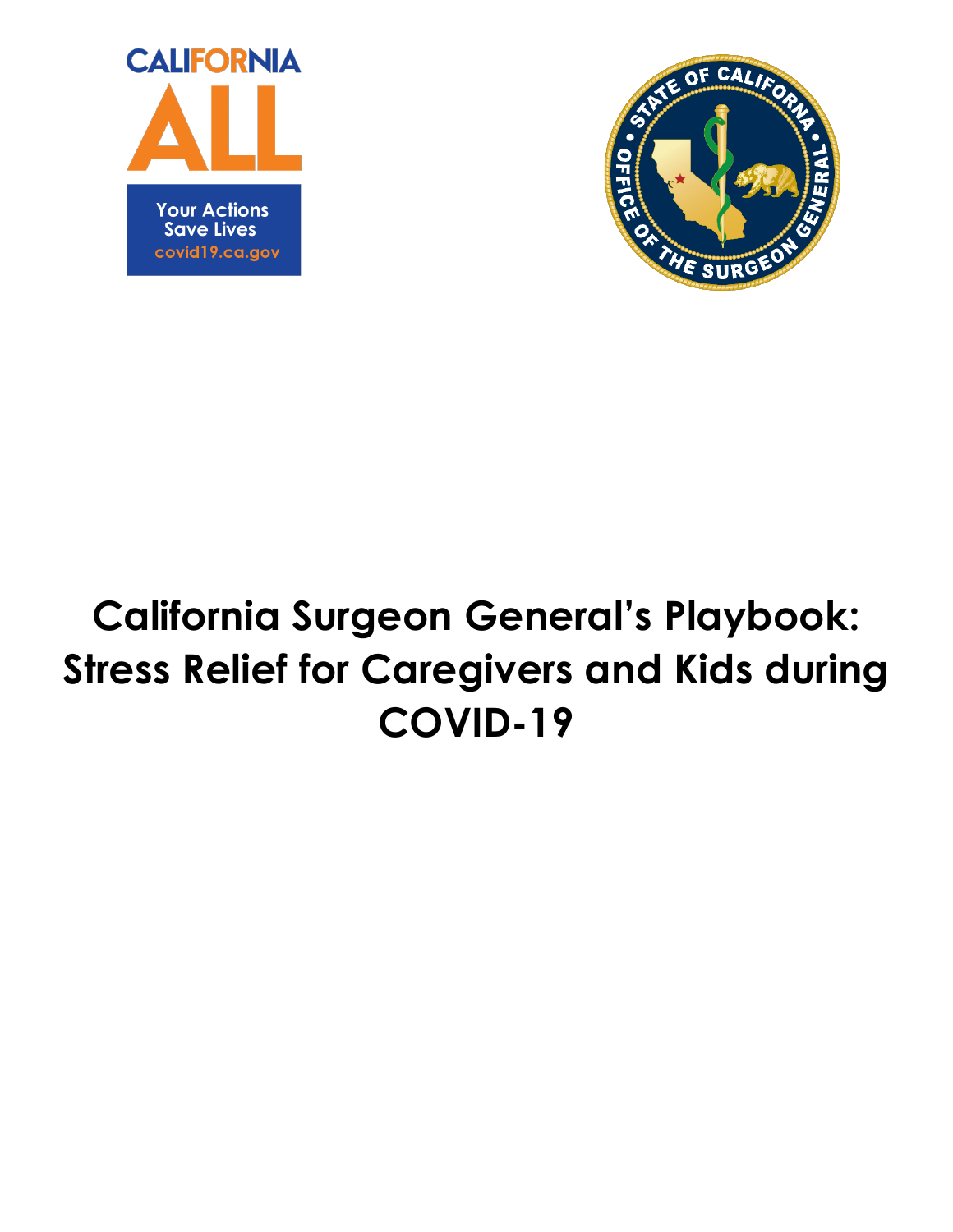# **NAVIGATING STRESS MANAGEMENT WITH KIDS**

Many of us are feeling a lot of stress right now. Even for adults, it can be tough to recognize that what we feel as irritability, difficulty focusing, insomnia or changes in appetite can actually be signs that are bodies are feeling the effects of stress. For kids, no matter the age, their brains and bodies are even more vulnerable to the harmful effects of stress than adults, and most often, they aren't able recognize or verbalize it. Stress in kids may show up differently than our stress as adults does. This Stress-Busting Playbook can help you understand what to look out for and what you can do to protect your family's health.

Some of the changes happening as a result of the COVID-19 such as frequent worrisome news reports, school closures, not being able to see friends and loved ones can disruptive and even downright scary for kids. They may have worries about their own health or the health of those they love, such as a grandparent. Or they may feel upset about missing a special event such as a birthday party, music recital, team sports or a planned trip or camp. During this time your child's body may be making more stress hormones than is healthy (or less stress hormones in the case of kids who have a history of major adversity). Prolonged exposure to high doses of stress, can lead to problems with a child's physical and/or mental health, such as asthma, poor growth, depression, or behavior problems. The good news is there are simple things you can do every day, at home, to help regulate your child's stress response system and buffer the negative impacts of stress, keeping them healthy and on the right developmental track.

It may be helpful to remember that the most important ingredient for healthy kids is a healthy caregiver. Kids are wired to be tuned in to emotional signals from their caregivers, so our kids pick up on our energy, especially now when we are all remaining at home together. So while you work to navigate the new normal, perhaps applying for public benefits or working from home while taking care of your kids and family, it is just as important to follow the stress-busting strategies for yourself. Remember to put on your own oxygen mask first, so you can be there to be available for your kids. Review the Californian Surgeon General's Playbook: Stress Relief during COVID-19 for tips on your own self-care during this time.

Safe, stable, and nurturing relationships and environments in which children feel safe emotionally and physically can protect children's brains and bodies from the harmful effects of stress. You can help your child be healthier by managing your own stress response and helping your child do the same. Healthy nutrition, regular exercise, restful sleep, practicing mindfulness, building social supports, and getting mental health care can help to decrease stress hormones and prevent health problems.

None of this is easy right now and it is easy to feel overwhelmed. Remember your network can still help even when you're apart. So reach out your schools, friends, family, faith community and neighbors to see what is working in their homes right now and share what's working in yours. Talking to someone you trust is a great way reduce your stress and stay connected even when we are physically apart.

Start with the basics of routine and then take it step by step to build a program that works for you and your family. Please be kind to yourself. We are all adjusting to a new situation together and that transition is going to take some time.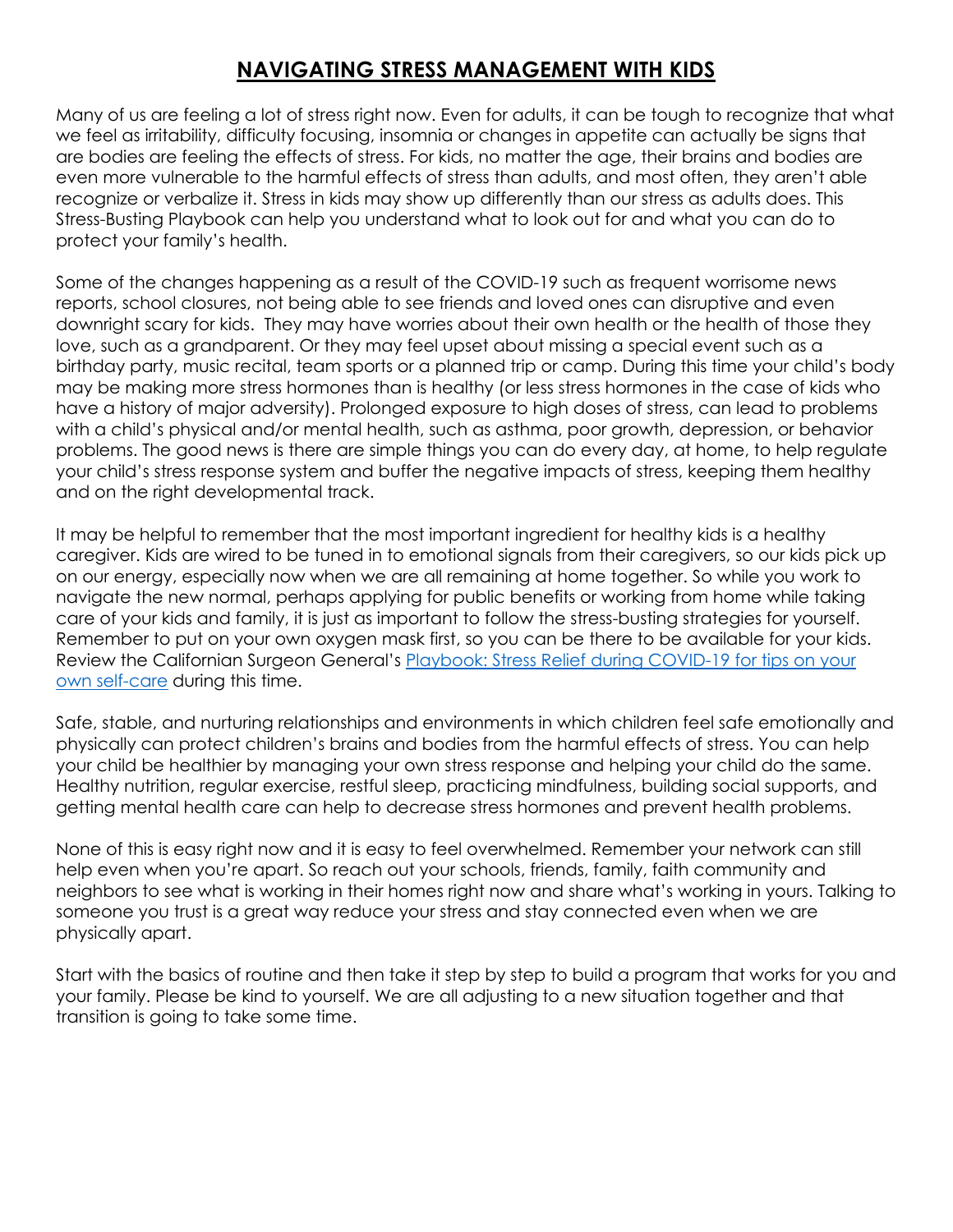# **KEEPING AN EYE OUT FOR STRESS IN KIDS**

Many of us are feeling a lot of stress right now. As adults we may be able to recognize and say "wow, I'm stressed out." For kids, no matter the age, they may not necessarily recognize it, verbalize it and it may not show up in the same way that our stress as adults does.

During challenging times, our bodies may make more stress hormones than usual. This can show up differently for different people. Babies may have differences in the sleeping and eating patterns. Toddlers and preschoolers may go back on a developmental milestones they had already achieved (like sleeping through the night or bedwetting).

One of the most common ways stress shows itself in school-aged kids is changes in their behavior. They may be a bit more irritable, bouncing off the walls, expressing boredom, or having a hard time managing their impulses, paying attention or focusing, or new behaviors may arise. Teenagers and adolescents may become more withdrawn.

However, many kids may show no behavioral symptoms at all. For some kids, increased stress hormones may show up as headaches, tummy aches, difficulty sleeping or worsening health issues like asthma, eczema or more frequent infections. In teenagers, you might see more risk-taking behaviors like using substances such as tobacco and marijuana (including vaping), alcohol or other substances as well as increased interest in sexual contact. Girls may also see changes in the timing or duration of their menstrual period.

It's helpful to keep in mind that these changes aren't "just in their heads." Increased stress leads to biological changes in our brains and bodies that can affect kids' health, behavior and development. The good news is there are simple things you can do every day, at home, to help regulate your child's stress response system and buffer the negative impacts of stress, keeping them healthy and on the right developmental track.

If your child has asthma, diabetes or another health condition, it is important to be monitoring that condition more closely during times of stress. Many chronic illnesses are worsened by stress, so building a routine that practices the six stress-busting strategies below can help to combat the impact of the increase in stress hormones.

# **STRESS-BUSTING FOR KIDS**

## **STEP 1: TALK ABOUT WHAT'S GOING ON**

- No matter the age, uncertainty can create anxiety. As parents and caregivers, it's important to talk to children about emergency situations in age-appropriate language and approach the discussion in a calm and sensitive way to help them cope.
- Starting the conversation can be the hardest part. One tip to make it easier is to start by asking what they have heard about coronavirus and if they have any questions or fears.
- Take some time to correct any misinformation and share age-appropriate, honest facts.
- Follow up these details by focusing on the things we can control to help us stay healthy and help other people stay healthy - proper handwashing, covering coughs and sneezes, disinfecting surfaces, and physical distancing and wearing masks when we are outside and around other people for essential reasons.
- Help them understand why they are not able to see their friends, grandparents, teachers or other loved ones in-person right now — because staying at home helps keep everyone healthy right now while we fight the coronavirus.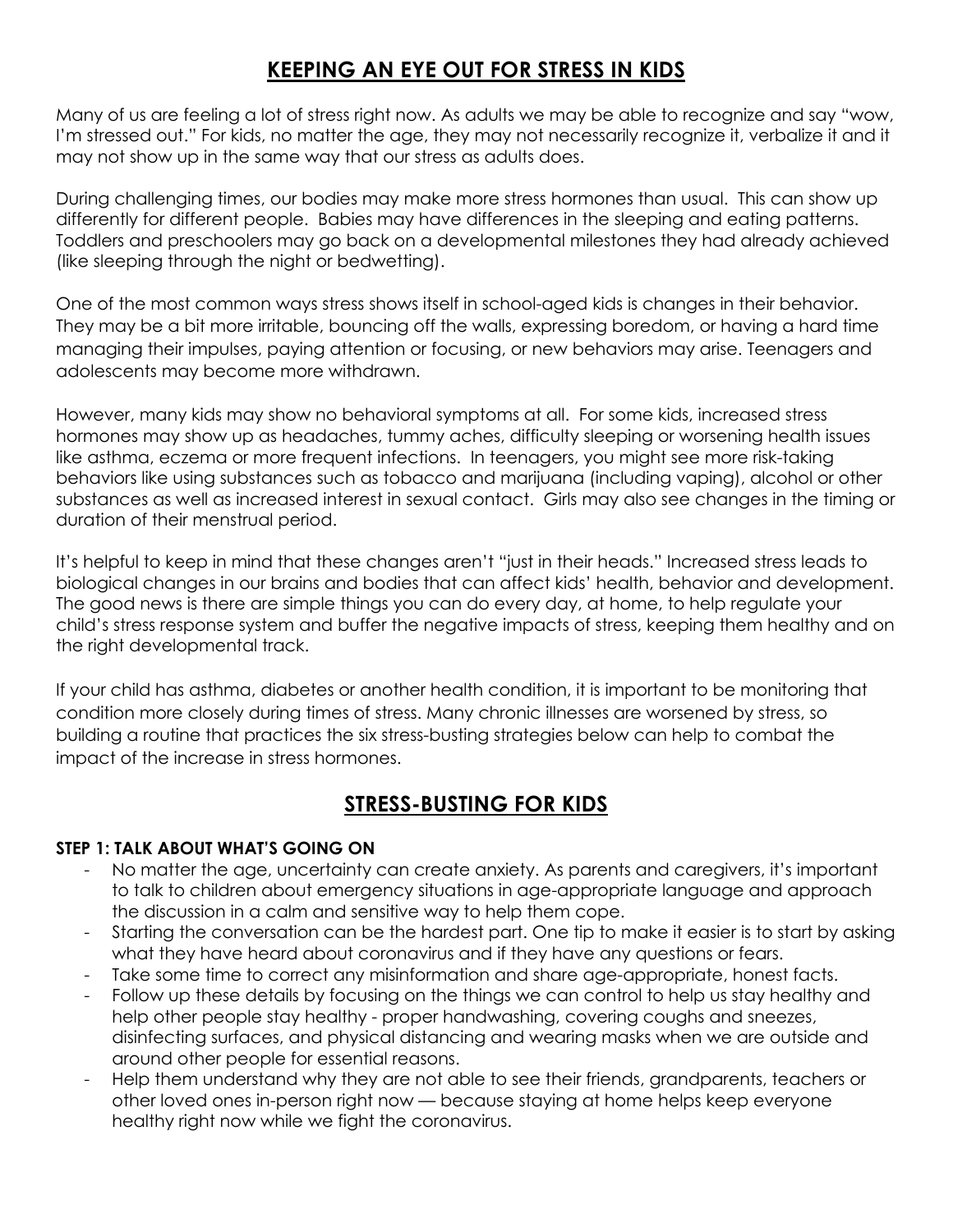You can empower them with a sense of purpose by letting them know that, even though it's kind of a pain (or *especially* because it is kind of a pain), their actions are protecting the most vulnerable that could get sick. Express how proud you are of your kids for being part of the solution.

# **STEP 2: KEEP KIDS CONNECTED TO THEIR NETWORKS**

- Social supports are a vital part of kids' development and mitigating the negative impacts of stress. Finding ways to keep your kids connected to their friends, cousins, teachers, grandparents, coaches, aunts, uncles, and so on, is critical.
- Video chat play dates, write letters to send, text silly pictures back and forth, video messages, whatever works – but helping kids stay connected to their networks is as important for them as it is for you.

## **STEP 3: BUILD A ROUTINE FOR YOU AND YOUR FAMILY**

- During times of uncertainty, it is especially important to stick with normal routines predictability and structure help kids self-regulate.
- Share the schedule with the kids, as this helps to reduce anxiety, fear of boredom and reduce challenging behaviors as you move throughout the day. With older kids and adolescents, it's great to build the schedule with them so they have a sense of control and self-determination.
- Your schedule should include set wake up and bedtimes, regular meals (including snacks), quiet time for schoolwork and reading as well as regular movement and exercise.
	- o As you make your plan, make sure elements of the six stress-busting strategies are included to help regulate the stress response system. The six strategies are:
		- Supportive relationships stay connected to our communities
		- Exercise 60 minutes a day (doesn't have to be all at once)
		- Healthy Sleep practice good sleep hygiene including going to bed and waking up at the same time each day.
		- **•** Nutrition
		- Mental and Behavioral Health Support
		- **•** Mindfulness like meditation or prayer
- Keeping regular hygiene shower, brush teeth, getting dressed in clean clothes are also important for health and well-being.
- It is important to remember, especially if you are working from home, that play is an important part of kid's "job". We shouldn't expect kids to be focused on learning tasks 8 hours per day. Opportunities for exercise, creativity and play are critical for behavior, learning, and development throughout the day.
- If you are able to go outside, do so and get everyone's bodies moving. It's great for everyone's physical health and mental health too. Remember to keep physical distancing practices of at least 6 feet from others.
- Included in this playbook is a "Self-Care Template for Kids" that can help you start building your program.

## **STEP 4: KEEP TO YOUR ROUTINE**

- Start your scheduled routine. Keep an open mind about what is working, what isn't and what is realistic for you and your family. It might be helpful to take notes or keep a journal of what works for you.
- Check in with your kids (and yourself!) regularly to see how it's going.
- Not every moment of every day needs to be scheduled, so take a moment to reflect on your program and how it's working for your family. If you need to change things about it, go ahead and do so. Let your plan evolve to ensure it is working for you. If it's not, feel free to change it up, but ensure elements from the six stress-busting strategies remain.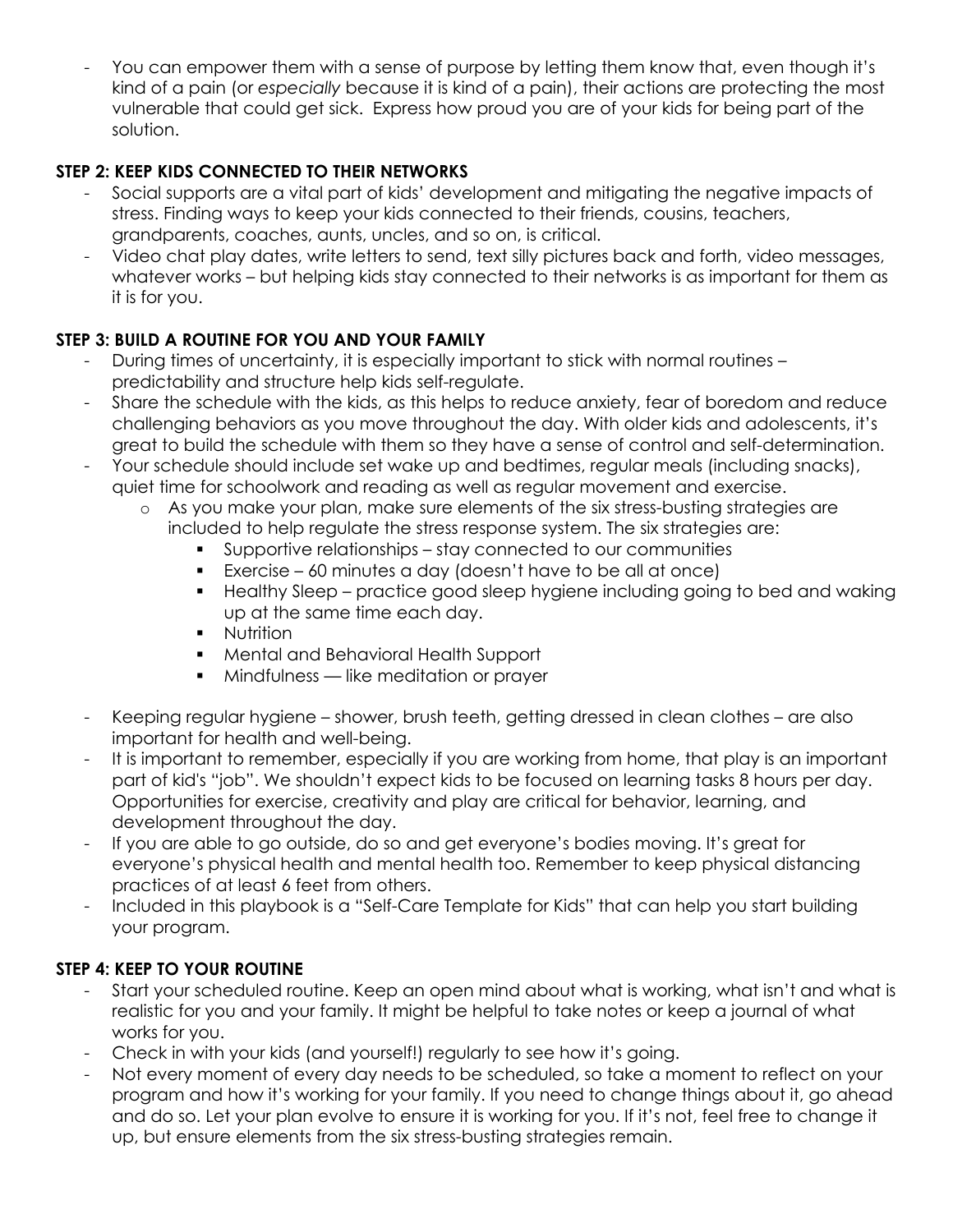# **Six Stress-Busting Strategies For Kids**

Safe, stable, and nurturing relationships and environments in which children feel safe emotionally and physically can protect children's brains and bodies from the harmful effects of stress. You can help your child be healthier by managing your own stress response and helping your child do the same. Healthy nutrition, regular exercise, restful sleep, practicing mindfulness, building social supports, and getting mental health care can help to decrease stress hormones and prevent health problems.



## **1. SUPPORTIVE RELATIONSHIPS:**

a. Double down on supportive relationships within your household and help your kids maintain connections with friends and loved ones outside of the home by phone, video chat, old-fashioned letter writing or age-appropriate social media. Turn off media and devices for high-quality time together making art, dancing, cooking or reading at home. Remain in touch with mentors, friends, and family by phone or video chat, including schools and community- or faith-based organizations.

## **2. EXERCISE DAILY:**

a. Engage in 60 minutes of physical activity every day. It doesn't have to be all at one time. Dance party in your bedroom, 35 jumping jacks here and there, 20 minute hula hooping contest, film a TikTok and share it out, power walk around the block twice, running, bedtime yoga, 10 pushups, do some double dutch jump rope, the list can go on and on. Bottom line – get your and your kids' bodies moving and heart rates up to burn off stress.

#### **3. HEALTHY SLEEP:**

- a. Get sufficient, high-quality sleep. This may be particularly hard right now, but things that help are going to sleep and waking up at the same time each day.
- b. Making a routine of reading a book to or with kids before bed.
- c. Create a calm place for sleep that is cool, quiet and free of distractions
- d. Turn off electronics at least a half hour before bed.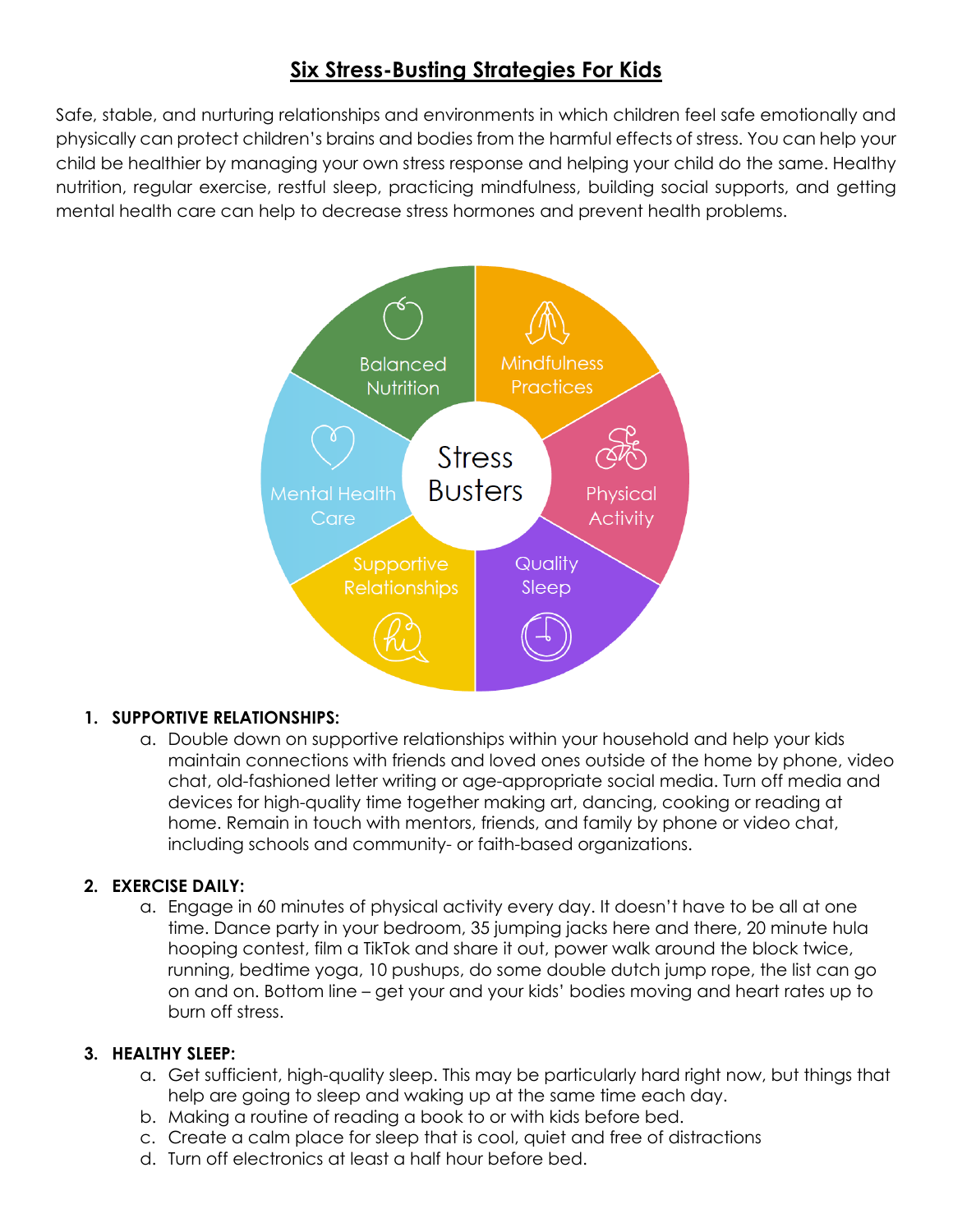e. Limit food and beverages containing caffeine, like soda and chocolate.

### **4. NUTRITION:**

- a. This is not about losing weight. This is about ensuring you are getting proper nutrition to help combat stress. Keep regular mealtimes, includes snacks for kids. Minimize refined carbohydrates, high-fat, high-sugar foods and reduce your alcohol intake.
- b. General rule of thumb includes 5-9 servings of fruits and vegetables per day and foods rich in omega-3-fatty acids, including fish, nuts and fiber.

#### **5. MENTAL AND BEHAVIORAL HEALTH SUPPORT:**

- a. Engage in mental health care for yourself and/or for your child.
- b. Minimize the amount of exposure/consumption of news or other media content that feels upsetting for both you and your child.
- c. If your child currently sees a mental health professional, ask that those sessions can continue via video or phone sessions for psychotherapy, psychiatric care or substance use treatment. There are new laws to support your provider to do phone and video visits.
- d. Keep your own mental health appoints via video or phone calls, as well.
- e. Have open conversations as a family about emotional and mental health
- f. If you do not have a regular mental health professional, here are some resources to help you get started [Insert links]
- g. If you are feeling like you or your child is in crisis you can get help here.

## **6. MINDFULNESS, MEDITATION, PRAYER:**

- a. Practice mindfulness, such as meditation, yoga, or prayer for 20 minutes, two times a day. Apps like Headspace and Calm are easy, accessible ways to get started. Meditations can be found online, as well. Both have specialty programs for kids of all ages.
- b. Mindfulness can help strengthen the brain pathways that actively buffer the stress response, helping you regulate body more easily.
- c. Take moments throughout the day with kids to notice and talk about how we're feeling, both physically and emotionally
- d. Talk about, write out or draw five or more things we are all grateful for each day

# **SOME ADDITIONAL CONSIDERATIONS**

To combat stress, creating an outlet where kids can put their energy is incredibly helpful. Outlets like exercise, artwork, play and creativity are helpful here. Your stress-busting routine is the solution to help get everyone back on track. And, as always, addressing that there is something different and asking your child how they are feeling and checking in on what's going on is key. A few additional reminders:

- Quality-Time Together This increase in family time may be a window of opportunity to spend more time together. So look for positives in solidifying family cohesion if you can.
- Play Finding ways to play and laugh is super important for our mental and physical health. Turn off the news and watch a silly movie, call a friend and talk about times you laughed the hardest, figure out what impressions you can do, play the floor is lava. Remember that part of kids' "jobs" is play. This is a task that is something kids need for their development. These are serious times, but you can still be silly. It will be good for everyone.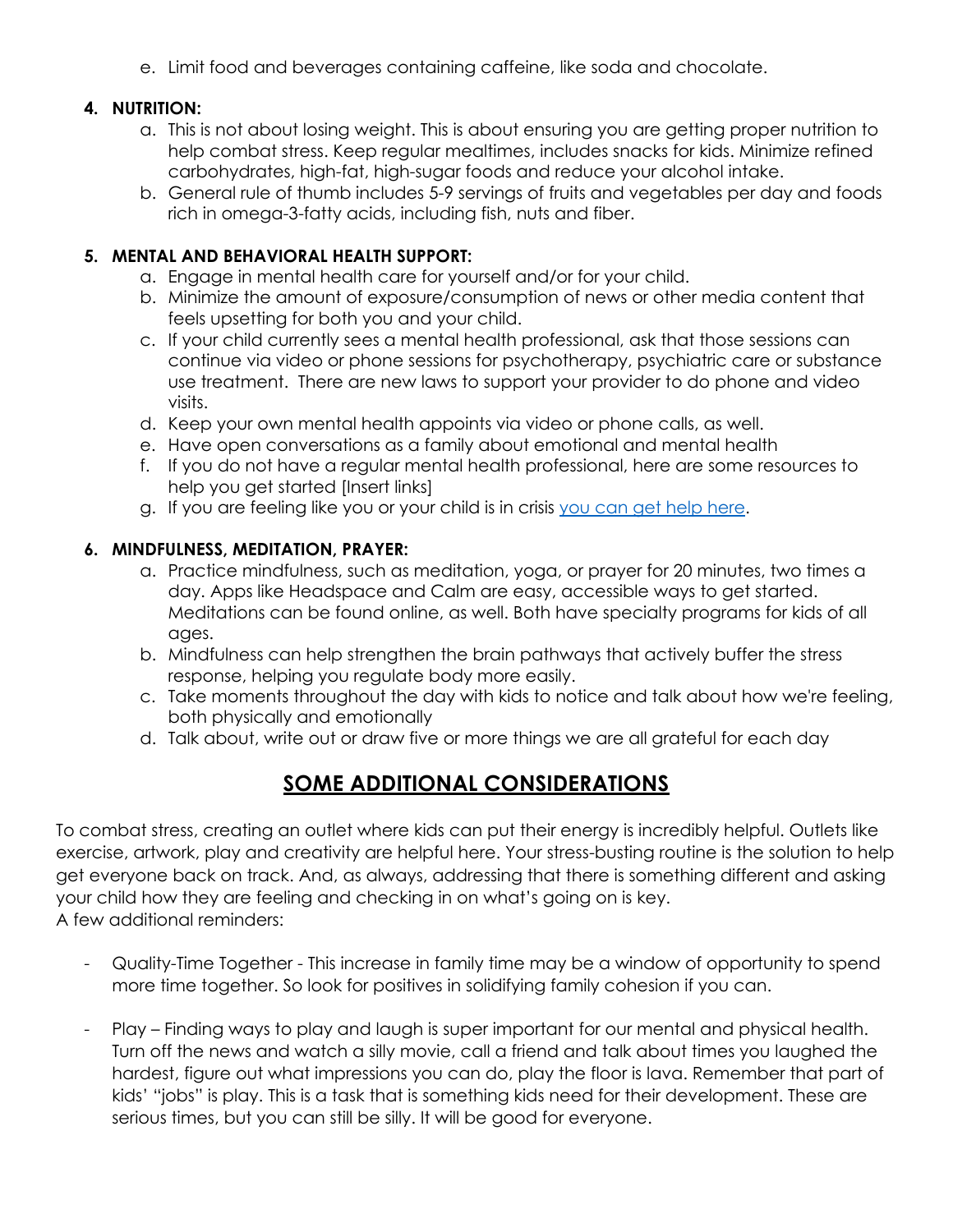- Adjusting our expectations We recognize this is temporary and that during this time we may not be as productive as we had hoped every day. That is OK. Caregivers are balancing household responsibilities, ensuring your kids are doing their distance learning and work stress and more. All of these things can be incredibly intense. Give yourself permission to let go of judgement that you aren't doing it "right" or doing enough. Do the best you can to work the program you develop to minimize stress for you and your kids right now.
- Asking for help or take a moment open up the communication in your house about times when we need help. Whether you have a special code word or just the reminder to yourself. If you need a moment, communicate it and take the moment. If you are having a really hard time, that's normal and unfortunately right now, expected. Services and numbers you can call for support are here.

# **SELF-CARE TEMPLATE FOR KIDS**

During this time your child's body may be making more or less stress hormones than is healthy. This can lead to problems with a child's physical and/or mental health, such as asthma, poor growth, depression, or behavior problems. Safe, stable, and nurturing relationships and environments where children feel safe emotionally and physically can protect children's brains and bodies from the harmful effects of stress. You can help your child be healthier by managing your own stress response and helping your child do the same. Healthy nutrition, regular exercise, restful sleep, practicing mindfulness, building social supports, and getting mental health support can help to decrease stress hormones and prevent health problems.

Here are some goals your family can set together to support your child's health. [*Check the goals that you are choosing or write in others that will work for you and your family in each category!*]

# ❏ **Supportive relationships.** We've set a goal of...

- ❏ Using respectful communication even when we are upset or angry
- ❏ Spending more high-quality time together as a family, such as:
	- ❏ Having regular family meals together
	- ❏ Having regular "no electronics" time for us to talk and/or play together
	- ❏ Talking, reading, and/or singing together every day
- ❏ Making time for me and my kids to call or video chat with friends and family to maintain healthy support systems for myself and our family
- ❏ Connecting regularly with members of our community to build social supports
- ❏ Asking for help if a relationship or environment feels physically or emotionally unsafe
	- ❏ The National Domestic Violence hotline is **800-799-SAFE (7233)**
	- ❏ The National Sexual Assault hotline is **800-656-HOPE (4673)**
	- ❏ To reach a crisis text line, **text HOME** to **741-741**
	- ❏ Childhelp National Child Abuse Hotline: You can call 1-800-4-A-CHILD
- ❏ Create your own goal: \_\_\_\_\_\_\_\_\_\_\_\_\_\_\_\_\_\_\_\_\_\_\_\_\_\_\_\_\_\_\_\_\_\_\_\_\_\_
- ❏ **Exercise.** We've set a goal of...
	- ❏ Limiting screen time to less than one hour per day
	- ❏ Walking at least 20 minutes every day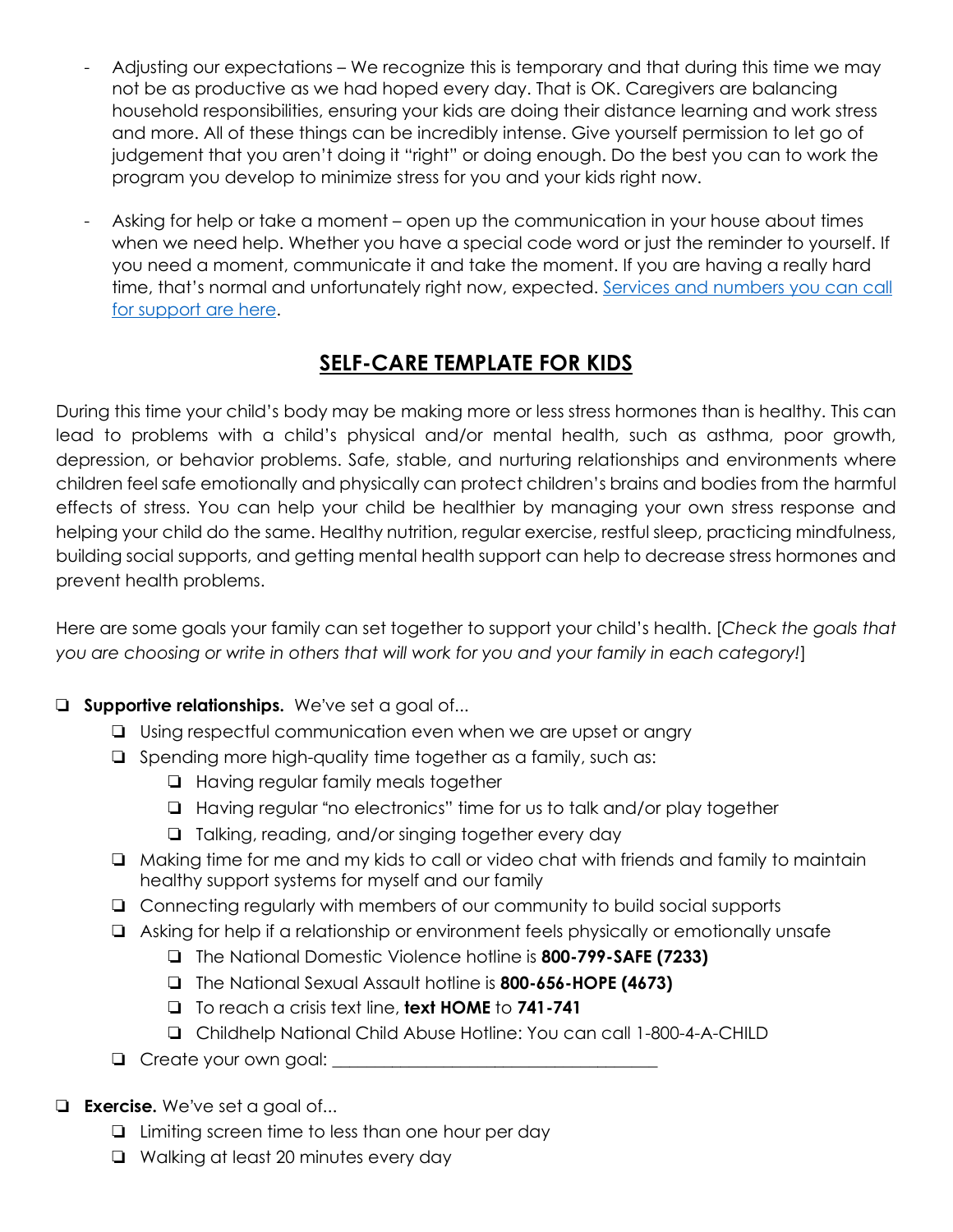- ❏ Finding a type of exercise that we enjoy and doing it together as a family. Examples include long walks, dancing, sports (shooting hoops, playing catch, etc.), hula hooping, jump rope, running, jumping jacks, push-ups and sit ups, yoga, or Zumba.
- ❏ Getting my child involved in physical activities like sports, dance, or other form of regular exercise – while still practicing physical/social distancing
- ❏ Create your own goal: \_\_\_\_\_\_\_\_\_\_\_\_\_\_\_\_\_\_\_\_\_\_\_\_\_\_\_\_\_\_\_\_\_\_\_\_\_\_

#### ❏ **Nutrition.** We've set a goal of...

- ❏ Eating a healthy breakfast daily (with protein, whole grains, and/or fruit)
- ❏ Drinking water instead of juice or soda
- ❏ Eating at least 5 vegetables and/or fruits every day
- ❏ Choosing whole wheat bread and brown rice instead of white bread or rice
- ❏ Limiting high sugar and/or high fat foods
- ❏ Create your own goal: \_\_\_\_\_\_\_\_\_\_\_\_\_\_\_\_\_\_\_\_\_\_\_\_\_\_\_\_\_\_\_\_\_\_\_\_\_\_

#### ❏ **Sleep.** We've set a goal of...

- ❏ Turning off screens 30 minutes before bedtime
- ❏ Helping my child go to bed at the same time every night
- ❏ Making a routine of reading a book to my child before bed (or, if older, letting my child read to me)
- ❏ Creating a calm place for sleep
- ❏ Using mindfulness or other stress reduction tools if worry is keeping my child up at night
- ❏ Create your own goal: \_\_\_\_\_\_\_\_\_\_\_\_\_\_\_\_\_\_\_\_\_\_\_\_\_\_\_\_\_\_\_\_\_\_\_\_\_\_
- ❏ **Mindfulness.** We've set a goal of...
	- ❏ Taking moments throughout the day to notice how we're feeling, both physically and emotionally
	- ❏ Talking about or writing out a list of five or more thanks we are all grateful for each day
	- ❏ Practicing mindful breathing or other calming technique(s) during stressful situations
	- ❏ Creating a regular routine of prayer, meditation, and/or yoga
	- ❏ Downloading a mindfulness app and doing a mindfulness activity every day
	- ❏ Create your own goal: \_\_\_\_\_\_\_\_\_\_\_\_\_\_\_\_\_\_\_\_\_\_\_\_\_\_\_\_\_\_\_\_\_\_\_\_\_\_
- ❏ **Mental health.** We've set a goal of...
	- ❏ Having a conversation as a family about emotional and mental health
	- ❏ Learning more about mental health treatment options (e.g., counseling, therapy, psychiatric services)
	- ❏ Identifying a local mental health professional
	- ❏ Scheduling an appointment with a mental health professional or keeping regular appointments
	- ❏ If I am feeling like I or my child is in crisis, I will get help
		- ❏ The National Suicide Prevention Lifeline is **800-273-TALK (8255)**
		- ❏ To reach a crisis text line, **text HOME** to **741-741**
		- ❏ SAMHSA Disaster Distress Line **800-985-5990**
	- ❏ Create your own goal: \_\_\_\_\_\_\_\_\_\_\_\_\_\_\_\_\_\_\_\_\_\_\_\_\_\_\_\_\_\_\_\_\_\_\_\_\_\_